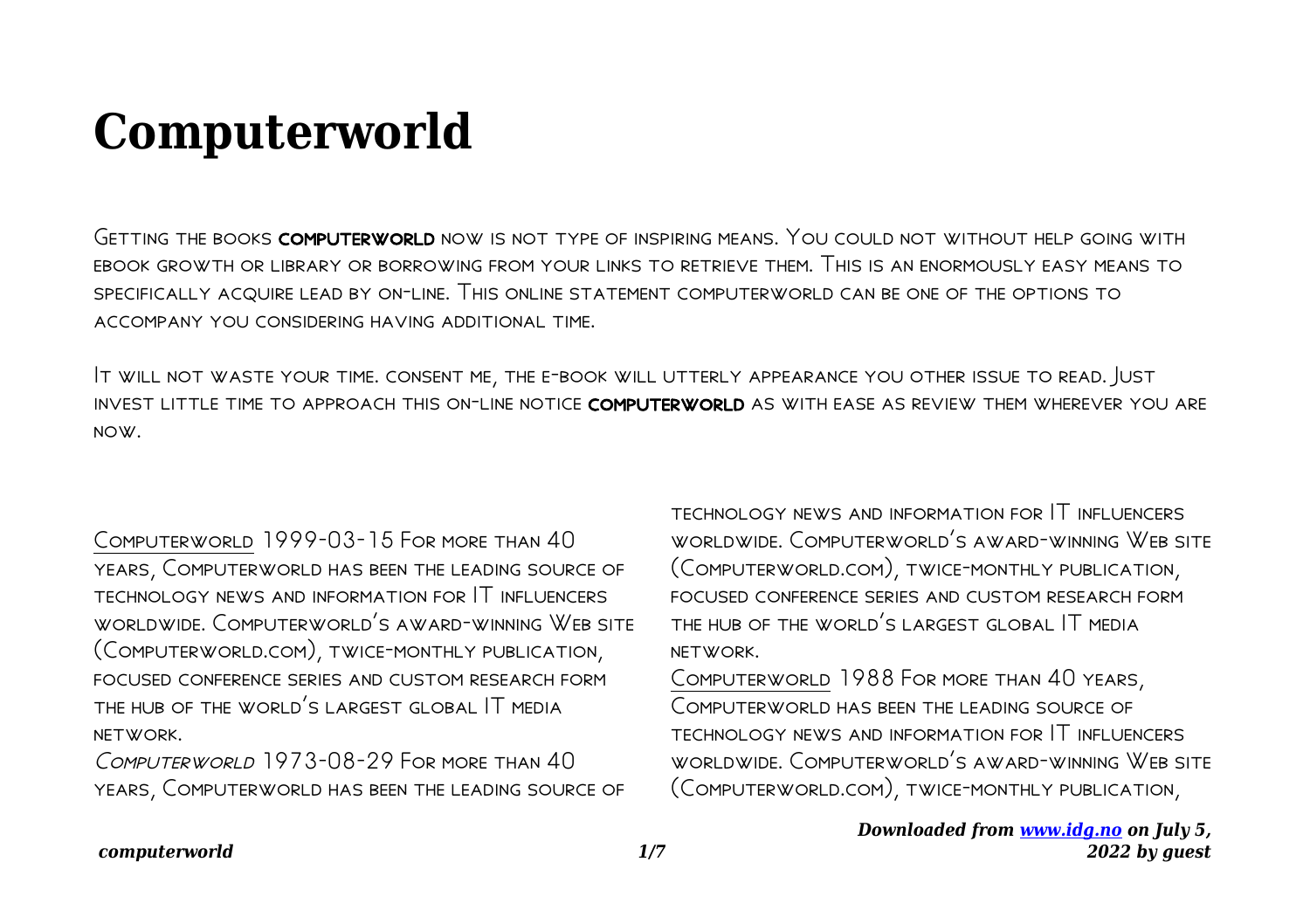focused conference series and custom research form the hub of the world's largest global IT media network.

Computerworld 1982-06-07 For more than 40 years, Computerworld has been the leading source of technology news and information for IT influencers worldwide. Computerworld's award-winning Web site (Computerworld.com), twice-monthly publication, focused conference series and custom research form the hub of the world's largest global IT media network.

Computerworld 1976-12-20 For more than 40 years, Computerworld has been the leading source of technology news and information for IT influencers worldwide. Computerworld's award-winning Web site (Computerworld.com), twice-monthly publication, focused conference series and custom research form the hub of the world's largest global IT media network.

Computerworld 1993-08-23 For more than 40 years, Computerworld has been the leading source of technology news and information for IT influencers worldwide. Computerworld's award-winning Web site (Computerworld.com), twice-monthly publication, focused conference series and custom research form the hub of the world's largest global IT media

network.

Computerworld 1980-12 For more than 40 years, Computerworld has been the leading source of technology news and information for IT influencers worldwide. Computerworld's award-winning Web site (Computerworld.com), twice-monthly publication, focused conference series and custom research form the hub of the world's largest global IT media network.

Computerworld 1982-03-15 For more than 40 years, Computerworld has been the leading source of technology news and information for IT influencers worldwide. Computerworld's award-winning Web site (Computerworld.com), twice-monthly publication, focused conference series and custom research form the hub of the world's largest global IT media network.

Computerworld 1988-02-08 For more than 40 years, Computerworld has been the leading source of technology news and information for IT influencers worldwide. Computerworld's award-winning Web site (Computerworld.com), twice-monthly publication, focused conference series and custom research form the hub of the world's largest global IT media network.

Computerworld 1984-05-21 For more than 40

## *computerworld 2/7*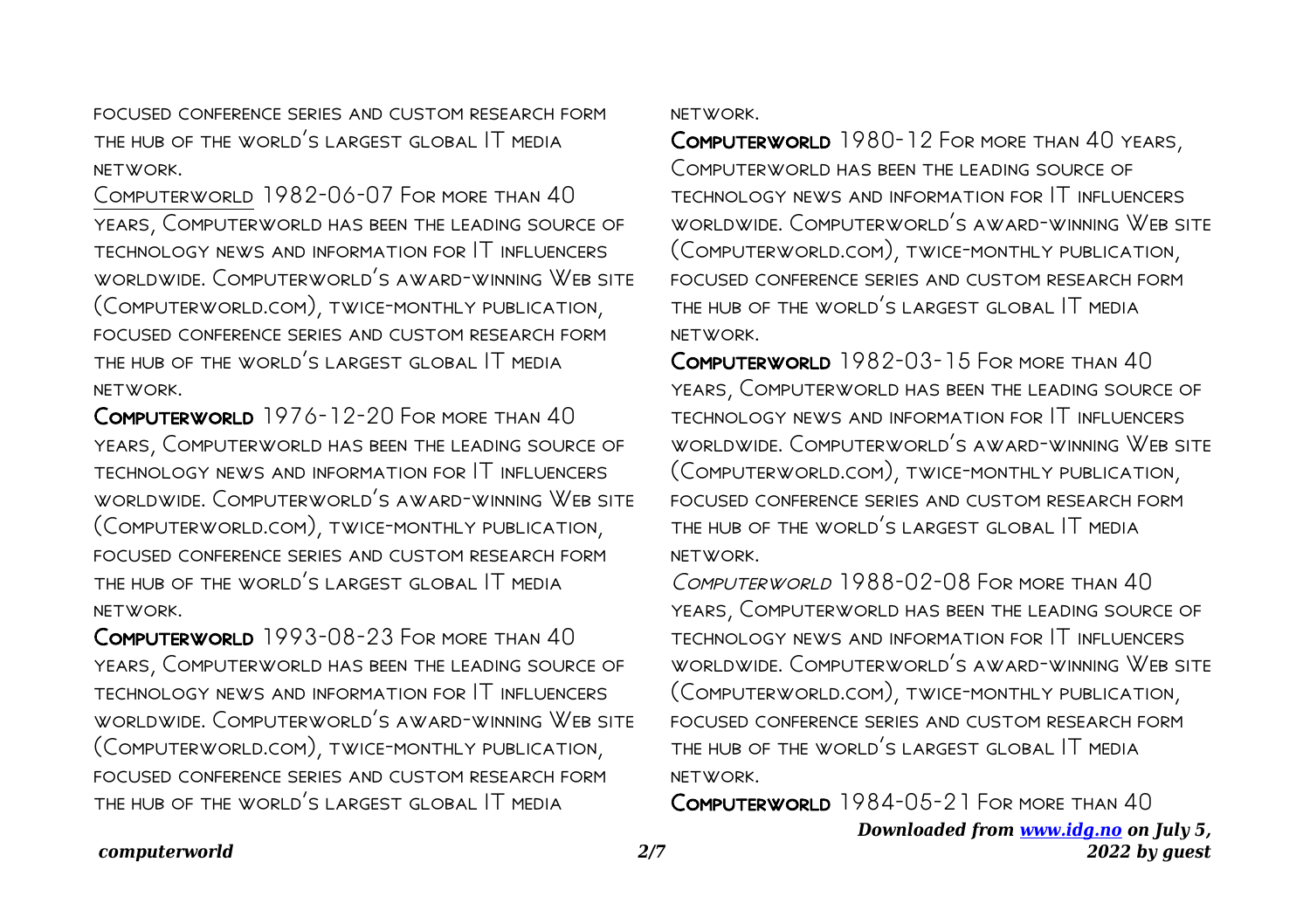years, Computerworld has been the leading source of technology news and information for IT influencers worldwide. Computerworld's award-winning Web site (Computerworld.com), twice-monthly publication, focused conference series and custom research form the hub of the world's largest global IT media network.

Computerworld 1985-09-30 For more than 40 years, Computerworld has been the leading source of technology news and information for IT influencers worldwide. Computerworld's award-winning Web site (Computerworld.com), twice-monthly publication, focused conference series and custom research form the hub of the world's largest global IT media network.

Computerworld 1999-01-25 For more than 40 years, Computerworld has been the leading source of technology news and information for IT influencers worldwide. Computerworld's award-winning Web site (Computerworld.com), twice-monthly publication, focused conference series and custom research form the hub of the world's largest global IT media network.

Computerworld 1985-07-22 For more than 40 years, Computerworld has been the leading source of technology news and information for IT influencers

worldwide. Computerworld's award-winning Web site (Computerworld.com), twice-monthly publication, focused conference series and custom research form the hub of the world's largest global IT media network.

COMPUTERWORLD 1984-12-24 FOR MORE THAN 40 years, Computerworld has been the leading source of technology news and information for IT influencers worldwide. Computerworld's award-winning Web site (Computerworld.com), twice-monthly publication, focused conference series and custom research form the hub of the world's largest global IT media network.

Computerworld Alfred Elton Van Vogt 1983 Computerworld 1993-06-21 For more than 40 years, Computerworld has been the leading source of technology news and information for IT influencers worldwide. Computerworld's award-winning Web site (Computerworld.com), twice-monthly publication, focused conference series and custom research form the hub of the world's largest global IT media network.

Computerworld 1994-01-24 For more than 40 years, Computerworld has been the leading source of technology news and information for IT influencers worldwide. Computerworld's award-winning Web site

> *Downloaded from [www.idg.no](http://www.idg.no) on July 5, 2022 by guest*

## *computerworld 3/7*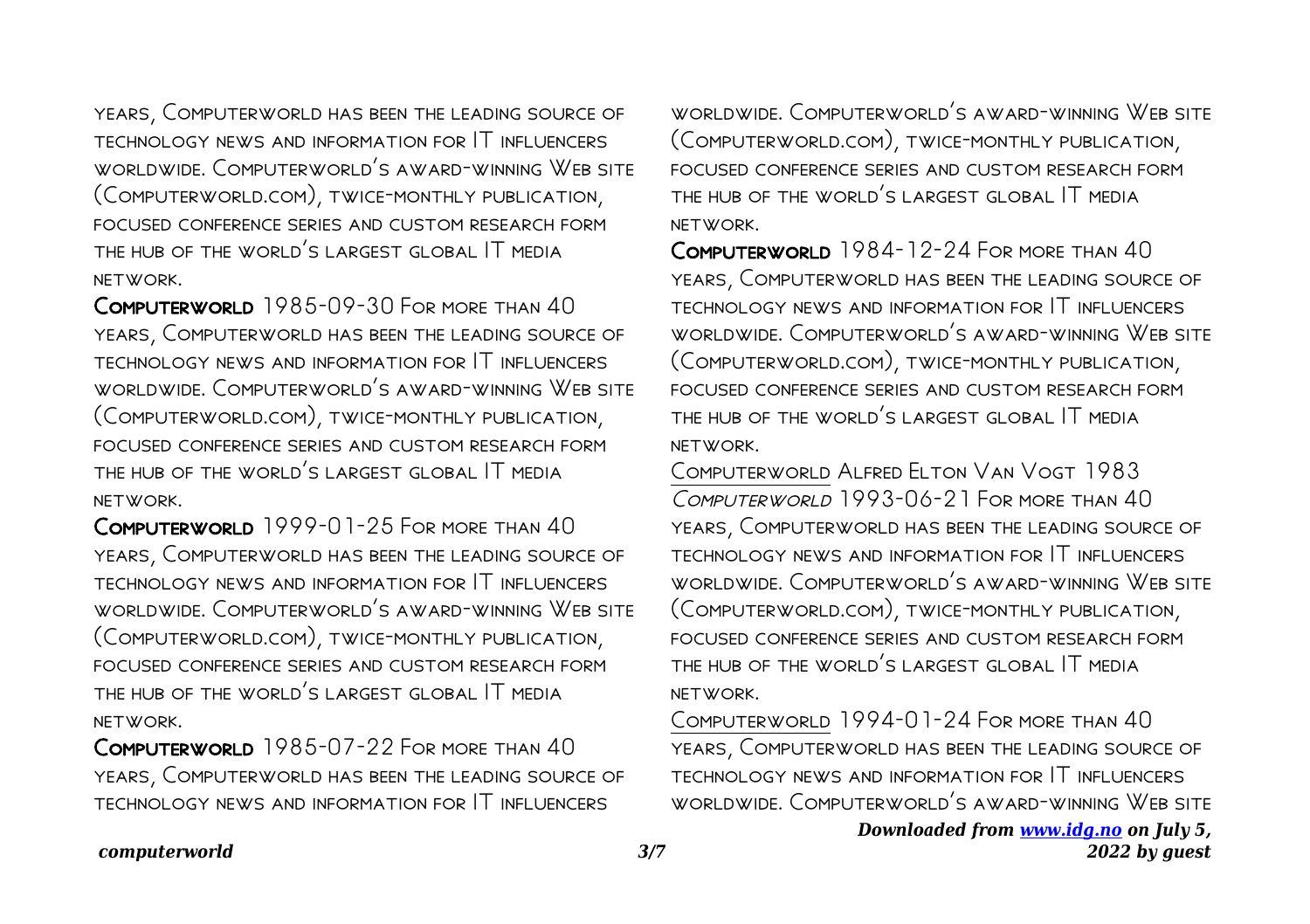(Computerworld.com), twice-monthly publication, focused conference series and custom research form the hub of the world's largest global IT media network.

Computerworld 1977-09-26 For more than 40 years, Computerworld has been the leading source of technology news and information for IT influencers worldwide. Computerworld's award-winning Web site (Computerworld.com), twice-monthly publication, focused conference series and custom research form the hub of the world's largest global IT media network.

COMPUTERWORLD 1986-01-13 FOR MORE THAN 40 years, Computerworld has been the leading source of technology news and information for IT influencers worldwide. Computerworld's award-winning Web site (Computerworld.com), twice-monthly publication, focused conference series and custom research form the hub of the world's largest global IT media network.

Computerworld 1985-10-07 For more than 40 years, Computerworld has been the leading source of technology news and information for IT influencers worldwide. Computerworld's award-winning Web site (Computerworld.com), twice-monthly publication, focused conference series and custom research form

the hub of the world's largest global IT media network.

COMPUTERWORLD 1981-10-26 FOR MORE THAN 40 years, Computerworld has been the leading source of technology news and information for IT influencers worldwide. Computerworld's award-winning Web site (Computerworld.com), twice-monthly publication, focused conference series and custom research form the hub of the world's largest global IT media network.

Computerworld 1985-04-22 For more than 40 years, Computerworld has been the leading source of technology news and information for IT influencers worldwide. Computerworld's award-winning Web site (Computerworld.com), twice-monthly publication, focused conference series and custom research form the hub of the world's largest global IT media network.

Computerworld 2001-12-10 For more than 40 years, Computerworld has been the leading source of technology news and information for IT influencers worldwide. Computerworld's award-winning Web site (Computerworld.com), twice-monthly publication, focused conference series and custom research form the hub of the world's largest global IT media network.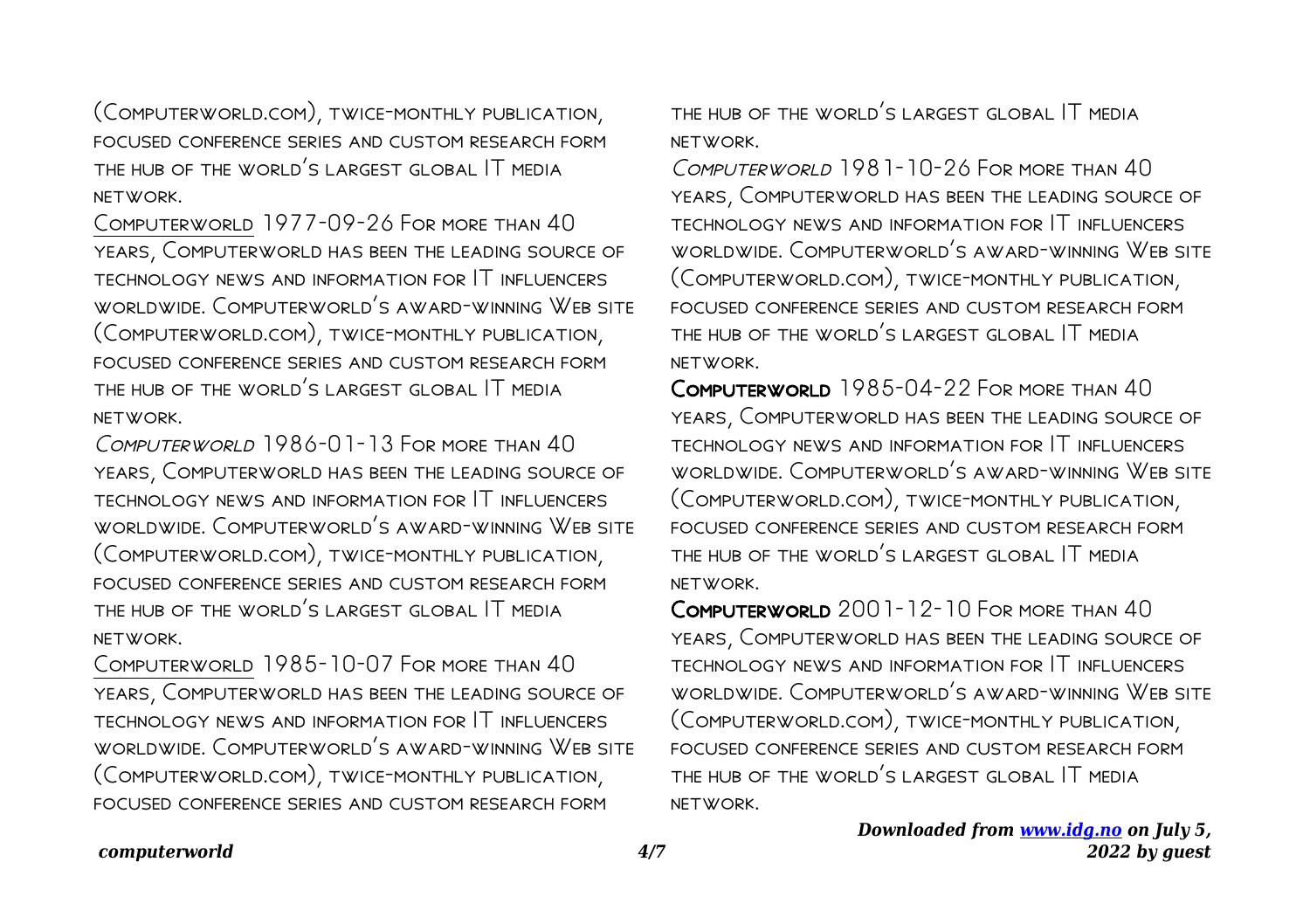Computerworld 1985-03-25 For more than 40 years, Computerworld has been the leading source of technology news and information for IT influencers worldwide. Computerworld's award-winning Web site (Computerworld.com), twice-monthly publication, focused conference series and custom research form the hub of the world's largest global IT media network.

Computerworld 1986-10-27 For more than 40 years, Computerworld has been the leading source of technology news and information for IT influencers worldwide. Computerworld's award-winning Web site (Computerworld.com), twice-monthly publication, focused conference series and custom research form the hub of the world's largest global IT media network.

Computerworld 2000-03-06 For more than 40 years, Computerworld has been the leading source of technology news and information for IT influencers worldwide. Computerworld's award-winning Web site (Computerworld.com), twice-monthly publication, focused conference series and custom research form the hub of the world's largest global IT media network.

COMPUTERWORLD 1987-04-20 FOR MORE THAN 40 years, Computerworld has been the leading source of technology news and information for IT influencers worldwide. Computerworld's award-winning Web site (Computerworld.com), twice-monthly publication, focused conference series and custom research form the hub of the world's largest global IT media network.

Computerworld 1999-08-16 For more than 40 years, Computerworld has been the leading source of technology news and information for IT influencers worldwide. Computerworld's award-winning Web site (Computerworld.com), twice-monthly publication, focused conference series and custom research form the hub of the world's largest global IT media network.

Computerworld 1987-03-02 For more than 40 years, Computerworld has been the leading source of technology news and information for IT influencers worldwide. Computerworld's award-winning Web site (Computerworld.com), twice-monthly publication, focused conference series and custom research form the hub of the world's largest global IT media network.

Computerworld 1984-11 For more than 40 years, Computerworld has been the leading source of technology news and information for IT influencers worldwide. Computerworld's award-winning Web site

> *Downloaded from [www.idg.no](http://www.idg.no) on July 5, 2022 by guest*

## *computerworld 5/7*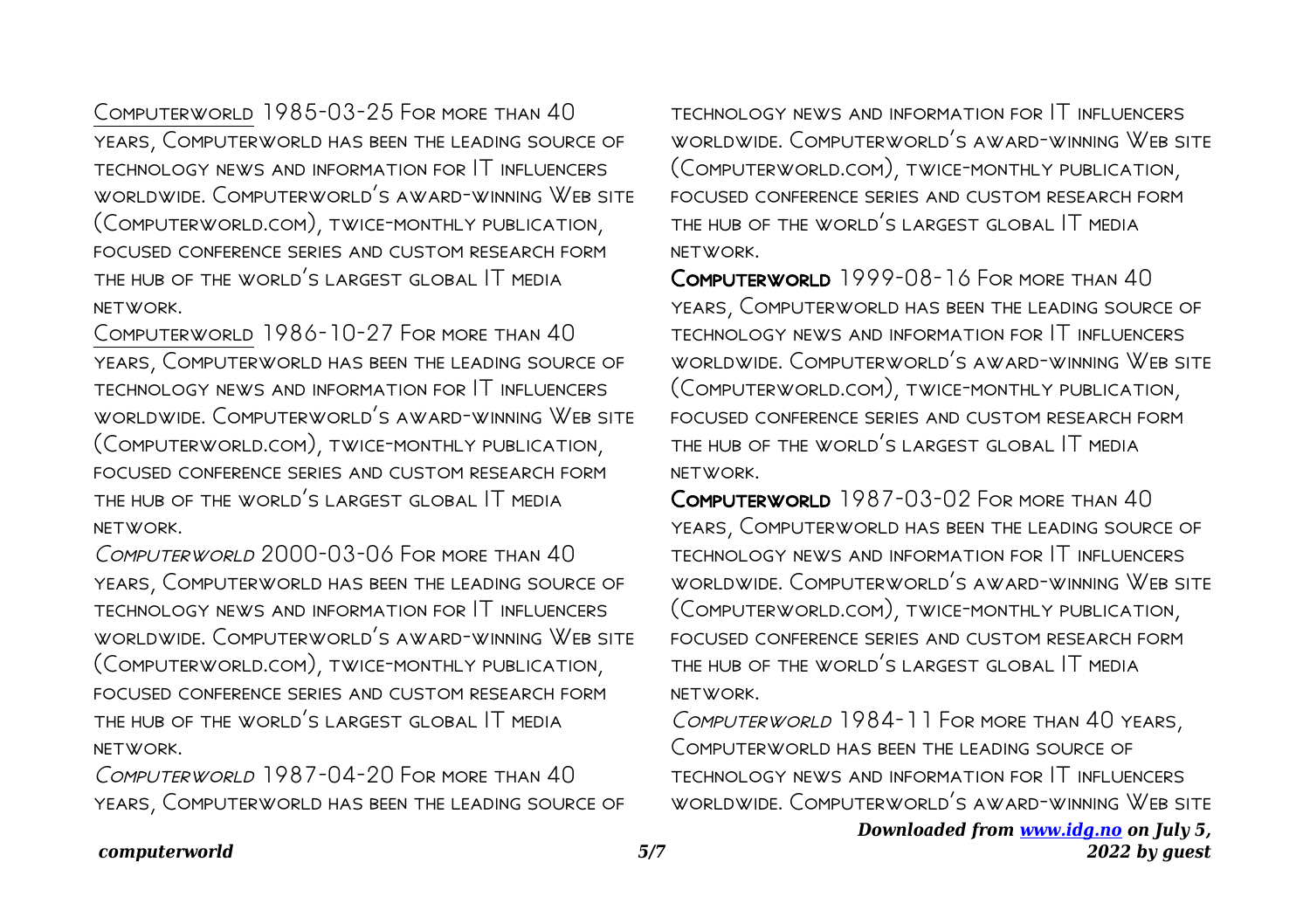(Computerworld.com), twice-monthly publication, focused conference series and custom research form the hub of the world's largest global IT media network.

COMPUTERWORLD 1983-04-11 FOR MORE THAN 40 years, Computerworld has been the leading source of technology news and information for IT influencers worldwide. Computerworld's award-winning Web site (Computerworld.com), twice-monthly publication, focused conference series and custom research form the hub of the world's largest global IT media network.

COMPUTERWORLD 1980-10-20 FOR MORE THAN 40 years, Computerworld has been the leading source of technology news and information for IT influencers worldwide. Computerworld's award-winning Web site (Computerworld.com), twice-monthly publication, focused conference series and custom research form the hub of the world's largest global IT media network.

COMPUTERWORLD 1978-04-17 FOR MORE THAN 40 years, Computerworld has been the leading source of technology news and information for IT influencers worldwide. Computerworld's award-winning Web site (Computerworld.com), twice-monthly publication, focused conference series and custom research form

the hub of the world's largest global IT media network.

Computerworld 1993-11-01 For more than 40 years, Computerworld has been the leading source of technology news and information for IT influencers worldwide. Computerworld's award-winning Web site (Computerworld.com), twice-monthly publication, focused conference series and custom research form the hub of the world's largest global IT media network.

COMPLITERWORLD 1983-07-11 FOR MORE THAN 40 years, Computerworld has been the leading source of technology news and information for IT influencers worldwide. Computerworld's award-winning Web site (Computerworld.com), twice-monthly publication, focused conference series and custom research form the hub of the world's largest global IT media network.

Computerworld 1980-05-05 For more than 40 years, Computerworld has been the leading source of technology news and information for IT influencers worldwide. Computerworld's award-winning Web site (Computerworld.com), twice-monthly publication, focused conference series and custom research form the hub of the world's largest global IT media network.